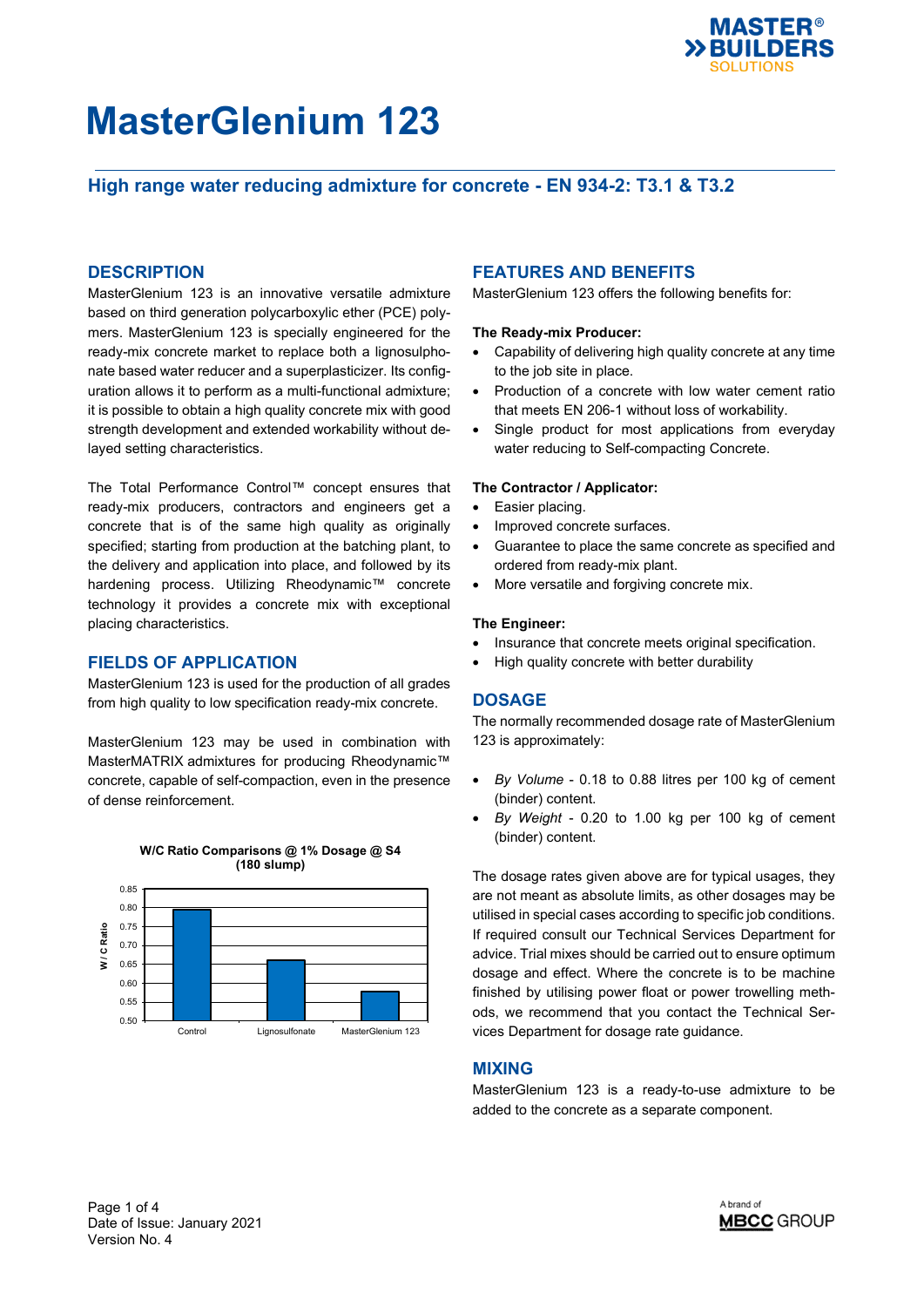

## **High range water reducing admixture for concrete - EN 934-2: T3.1 & T3.2**

Optimal performance is obtained if MasterGlenium 123 is dispensed into the concrete mix right after the addition of the first 80% of the mixing water, i.e. when all solids are wetted out. Avoid adding the admixture to the dry aggregates.

## **EFFECTS OF OVERDOSING**

The detrimental effects of an overdose of MasterGlenium 123 will depend upon the magnitude of the overdose in that an increase in initial setting time will occur. Provided the concrete is protected and cured, this will not necessarily result in any reduction in 28 day strength. The consistence (slump) of the concrete will be increased or the concrete will have a lower water content than the original mix design due to the additional plasticizing effects of the overdose. In addition to this there may be an increase in air entrainment.

## **AIR ENTRAINMENT**

Within the recommended dosage range, the use of Master-Glenium 123 will not entrain air in excess of the requirements of BS EN 934-2, Tables 2, 3.1 & 3.2.

### **COMPATIBILITY**

MasterGlenium 123 can be used with all types of EN 197 Cements. For use with other special cements, contact our Technical Services Department.

MasterGlenium 123 should not be pre-mixed with other admixtures. If other admixtures are to be used in concrete containing MasterGlenium 123 they must be dispensed separately.

MasterGlenium 123 is not compatible with MasterRheobuild superplasticizers. In order to optimize special requirements the use of the following complementary additives is suggested:

- Viscosity modifying agent MasterMatrix to produce Rheodynamic™ concrete
- Air entraining agent MasterAir to improve frost/thaw resistance

When such complimentary admixtures are required it is important that laboratory trials are performed, prior to any supply, to determine the respective dosages of any complimentary admixture, and the suitability, in the fresh and hardened state, of the resultant concrete. In these circumstances we recommend that you consult our Technical Services Department for further advice.

### **PACKAGING**

MasterGlenium 123 is supplied in Bulk, 1000-litre IBC's and 15-litre containers.

## **CONTACT DETAILS**

Master Builders Solutions UK Ltd, Swinton Hall Road, Swinton, Manchester, M27 4EU Tel: +44 (0) 161 727 6300 [www.master-builders-solutions.com/en-gb](http://www.master-builders-solutions.com/en-gb)

Page 2 of 4 Date of Issue: January 2021 Version No. 4

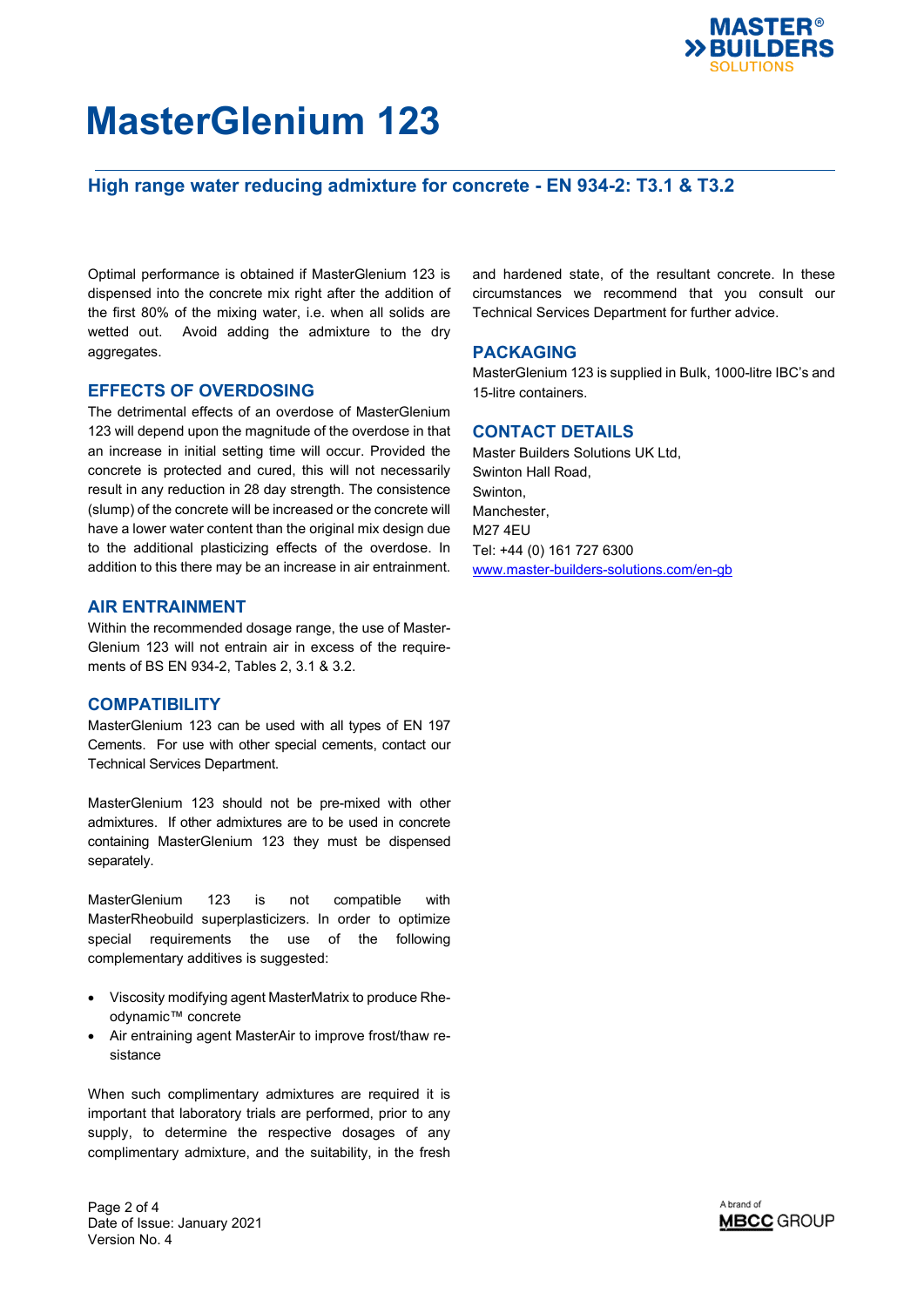

# **High range water reducing admixture for concrete - EN 934-2: T3.1 & T3.2**

| <b>Product Data</b>          |                                                                                                                                                                                                                                                                                                                  |
|------------------------------|------------------------------------------------------------------------------------------------------------------------------------------------------------------------------------------------------------------------------------------------------------------------------------------------------------------|
| Appearance:                  | <b>Brown liquid</b>                                                                                                                                                                                                                                                                                              |
| Specific gravity @ 20°C:     | $1.13 \pm 0.03$ g/cm <sup>3</sup>                                                                                                                                                                                                                                                                                |
| pH-value:                    | $5.5 \pm 1$                                                                                                                                                                                                                                                                                                      |
| Alkali content (%):          | $\leq 0.50$ by mass                                                                                                                                                                                                                                                                                              |
| Chloride content (%):        | $\leq 0.10$ by mass                                                                                                                                                                                                                                                                                              |
| Corrosion behaviour:         | Contains only components according to BS EN 934-<br>1:2008, Annex A.1                                                                                                                                                                                                                                            |
| Air Content:                 | Fulfilled                                                                                                                                                                                                                                                                                                        |
| Water reduction:             | $\geq$ 112% of Reference mix                                                                                                                                                                                                                                                                                     |
| Increase in consistence:     | Increase of ≥ 120mm from initial slump or ≥ 160mm from<br>initial flow                                                                                                                                                                                                                                           |
| Retention of consistence:    | At 30 mins $\geq$ Reference mix at initial                                                                                                                                                                                                                                                                       |
| Compressive strength:        | Fulfilled                                                                                                                                                                                                                                                                                                        |
| Durability:                  | <b>NPD</b>                                                                                                                                                                                                                                                                                                       |
| Dangerous substances:        | <b>NPD</b>                                                                                                                                                                                                                                                                                                       |
| <b>Logistics</b>             |                                                                                                                                                                                                                                                                                                                  |
| Shelf life:                  | 12 months if stored according to manufacturer's instructions<br>in unopened container.                                                                                                                                                                                                                           |
| Storage conditions:          | Store in original sealed containers and at temperatures be-<br>tween 5°C and 30°C. Store under cover, out of direct sun-<br>light and protect from extremes of temperature. Failure to<br>comply with the recommended storage conditions may re-<br>sult in premature deterioration of the product or packaging. |
| Handling and transportation: | Refer to MasterGlenium 123 Safety Data Sheet                                                                                                                                                                                                                                                                     |
| Disposal:                    | Refer to MasterGlenium 123 Safety Data Sheet                                                                                                                                                                                                                                                                     |



**EN 934-2: T3.1 & T3.2** Declaration of Performance can be found at www.master-builders-solutions.com/en-gb